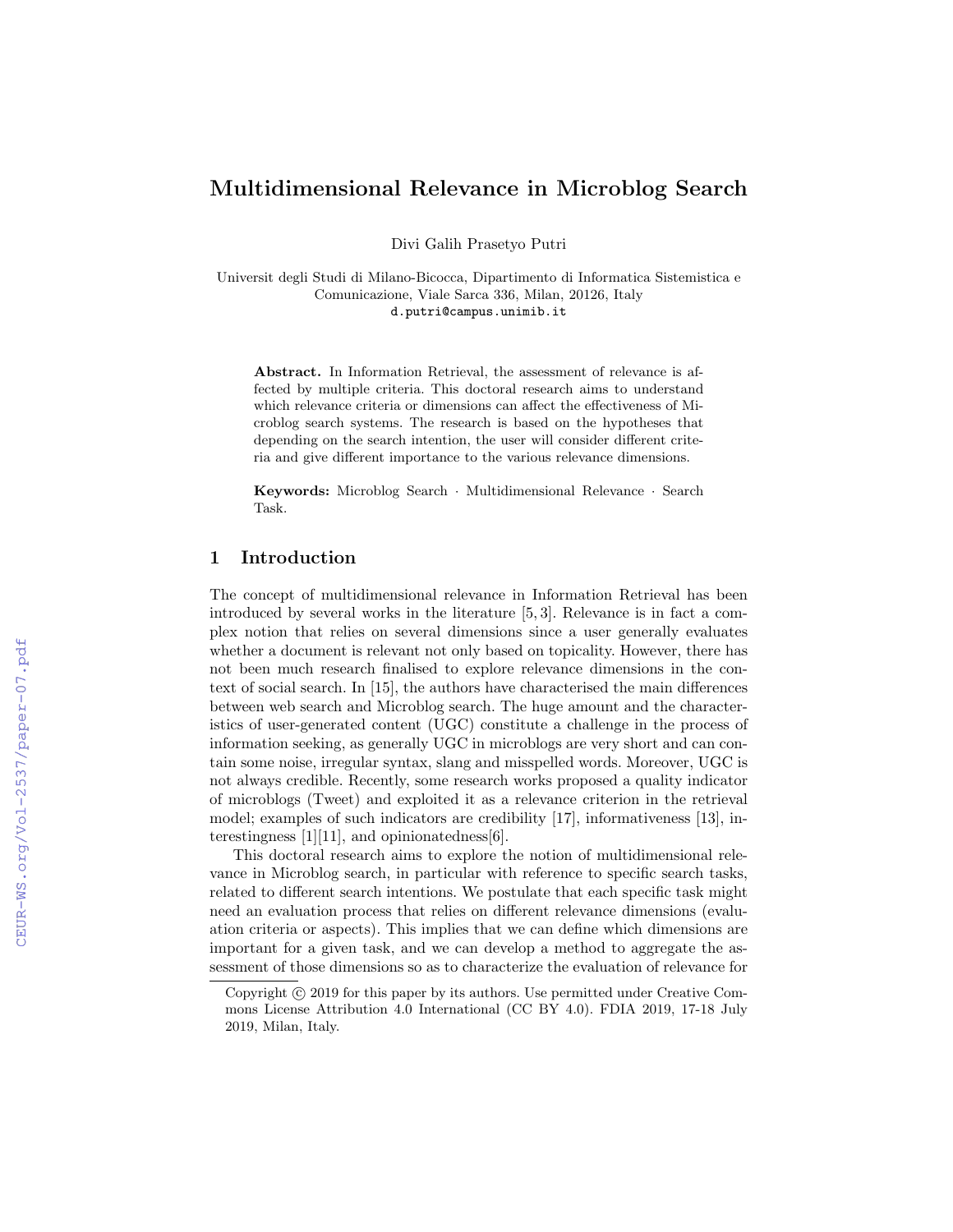the different tasks. The tasks we consider are supported by existing datasets. We have conducted a preliminary study where we define relevance dimensions that we have identified base on properties introduced in previous studies about Microblog Retrieval, namely credibility, informativeness, interestingness, and opinionatedness. First, We explore which aspects or dimensions can be useful to estimate relevance. Then, the combination of the dimensions and the importance of each dimension have to be tailored specifically to the various search task we aim to consider.

# 2 Relevance in Microblog Search

As previously outlined, the multi-dimensionality of relevance has been outlined in several papers, and as a matter of fact, search engines consider multiple dimensions to assess relevance. Among the most used relevance dimensions are Topicality, Novelty, and Reliability [16, 5]. However, in the literature, no study has addressed this issue in the context of Microblog search. During the first period of doctoral research, we have identified some relevance dimensions that could be potentially useful in Microblog search. Moreover, as it will be introduced in Section 3, we have identified different shared task related to Microblog search. We want to study the association between the relevance dimensions and the search tasks.

#### 2.1 Informativeness

Informativeness has several definitions. It has been defined as "the extent to which a tweet meets the general interest of people involved with or tracking the event"[7]. Another study uses a similar definition of interestingness used in [2] as "specific information that people might care about" [4]. In [4], the authors perform human annotation to assess whether a document is relevant or not and whether it is informative or not. The result shows that informativeness and relevance are correlated and retweeted tweets tend to be more informative [4]. In [7], the authors eliminate non-informative tweets by adapting another work on tweet ranking and credibility. The result shows that credible users tend to post informative content and the proposed approach can help improve the ranking quality.

## 2.2 Credibility

Credibility is also used as a quality notion of a document. Previous research utilizes several Microblog features to estimate the credibility of a document [10]. The authors adopt the method proposed by another study on the credibility of a blog post and add several Microblog features such as repost, follower, and recency. They use a language modelling approach and use the credibility as the prior probability. Not only the credibility of the content but also the credibility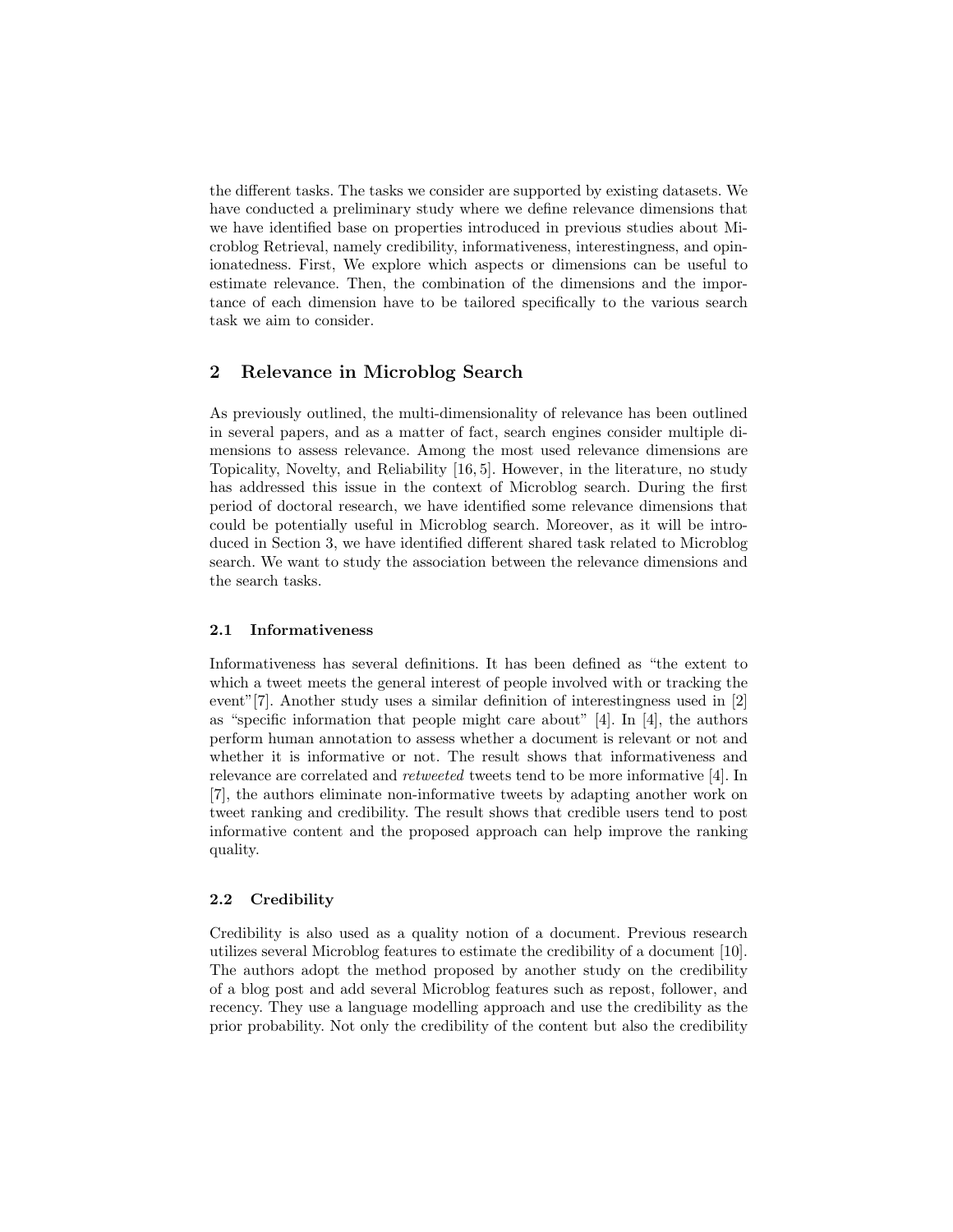of the user is being evaluated to improve retrieval [7]. In this paper, the authors build a network consisting of retweet, mention, and reply to estimate user credibility score.

#### 2.3 Interestingness

Microblogs can be used by many people to communicate with other people about personal matters. However, private and personal messages are not what people are looking for in Microblogs [11]. A tweet is considered useful to a user if the tweet is interesting to the user. Several studies tried to incorporate interestingness as a static quality measure of a tweet [1, 11, 14]. These studies all proposed classification technique (logistic regression and nave bayes) to calculate the interestingness as the quality of a document. A concept related to the interestingness of a tweet is the Retweet (RT). Some works calculated the probability of a tweet being retweeted as the interestingness score [1, 11]. Interestingness also able to improve the search task when it is used to remove tweet with interestingness score below the threshold but gives a lower performance in re-ranking.

## 2.4 Opinionatedness

Opinionatedness as a relevance dimension is related to the opinion retrieval task. The aim of this task is to retrieve relevant documents that contain user opinions on a topic while the opinion can be positive or negative. Previous research implemented a lexicon-based approach to estimate the opinionatedness of tweet [8]. The score is combined with social features using L2R to generate the ranking. Another study also estimates the opinionatedness of a document by using the average opinion score and add stylistic-based opinion score [6].

## 3 Research Question

This doctoral research is focused on relevance assessment in Microblog search. Following the concept of multidimensional relevance, we want to exploit several aspects of relevance that can improve the effectiveness of Microblog search. Specifically, we want to study the concept and behavior of multidimensional relevance related to the search task ( Ex: Event Retrieval, Opinion Retrieval, etc.). The main research questions are as follows:

## Research Question 1 (RQ1) : What are the aspects of relevance dimension that important in different microblog search-tasks?

Several aspects of relevance in Microblog search have been introduced in previous studies such as credibility, informativeness, and etc. Different search task in Microblog might have different search intent. The value used in assessing and ranking UGC can vary depending on the intention. For example, people search for user opinion on a topic in Microblog. In this case, the IR system will also consider opinionatedness as relevance dimension of the content. Only limited studies on specific search task have considered more than topical aspect. This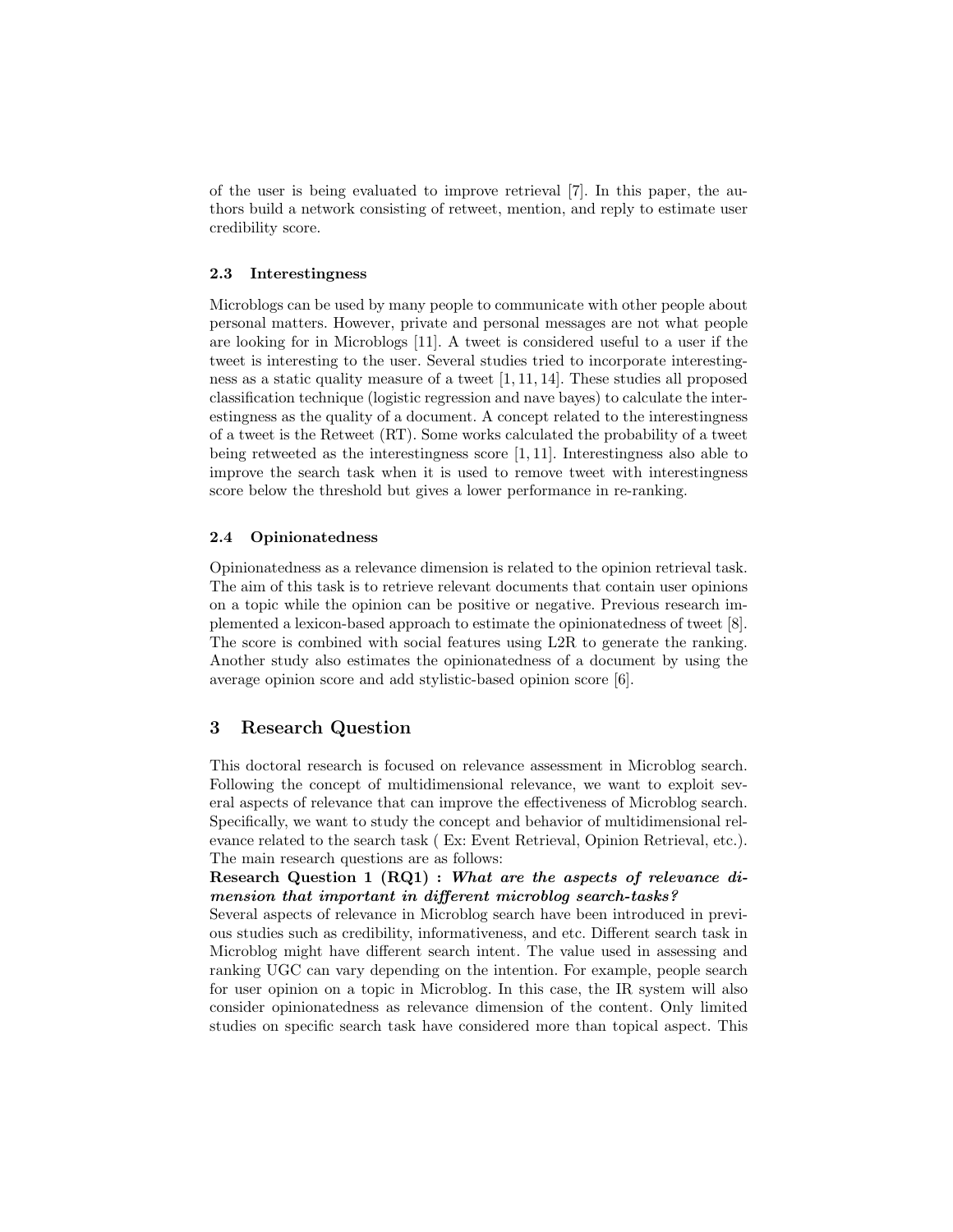work is based on the hypothesis that each of the search tasks tends to favor different aspect of relevance. This research questions can extend our knowledge on the application of multidimensional relevance in microblog search.

Research Question 2 (RQ2): How to model the dimensional importance and how to combine it with another dimension?

The retrieval status value of a single retrieved document is calculated based on several values representing the considered dimensions. In different search-task, the user might prioritize or give different weight to some dimension. In [5], the authors proposed the use of Multi-Criteria Decision Making to perform prioritized aggregation of several relevance criteria. This concept supports the idea of having different importance in different task or domain. By extending the concept of prioritized aggregation, a model has to be able to change dynamically when different importance is assigned to each relevance dimension.

## 4 Methodology

In the planned experiments, data from Twitter will be used. In order to examine different relevance dimensions in different search tasks, we will consider the following retrieval tasks, with associated datasets:

- 1. Disaster Related Retrieval: SMERP 2017 on Text Retrieval  $(Task 1)^1$
- 2. Opinion Retrieval Data : Previous Work on Opinion Retrieval[8]
- 3. Cultural Event and Argument Retrieval: CLEF MC2 2017 on Microblog Retrieval (Task  $2)^2$

To understand the impact of each relevance dimension on a specific search task, we make use of a retrieval system using only topical relevance as the baseline system. Then for each of the additional relevance dimension we will consider, the score will be combined with the topicality score by using linear combination.

## 4.1 Preliminary Result

In this paper we report the preliminary experiment related to two search tasks. We have employed the following datasets: Disaster Related Retrieval- SMERP 2017 on Text Retrieval (Level-1 and Level-2) and Opinion Retrieval Data. In this preliminary experiment we consider only one additional relevance dimension, i.e informativeness. The retrieval system is developed using Apache Lucene. For the baseline, we use Language Model with Dirichlet Smoothing as the retrieval model. The RSV of the baseline is the topicality score  $RSV_t$  that will be combined with informativeness score  $RSV_i$  by means of a linear combination. We estimate the final RSV using  $RSV = \alpha RSV_t + (1 - \alpha)RSV_i$ . We tune the weight  $\alpha$  in steps of 0.1. Runs were evaluated using trec-eval, an evaluation tool provided by TREC.

 $1 \text{ https://www.computing.dcu.ie/}$  dganguly/smerp2017/

<sup>2</sup> https://mc2.talne.eu/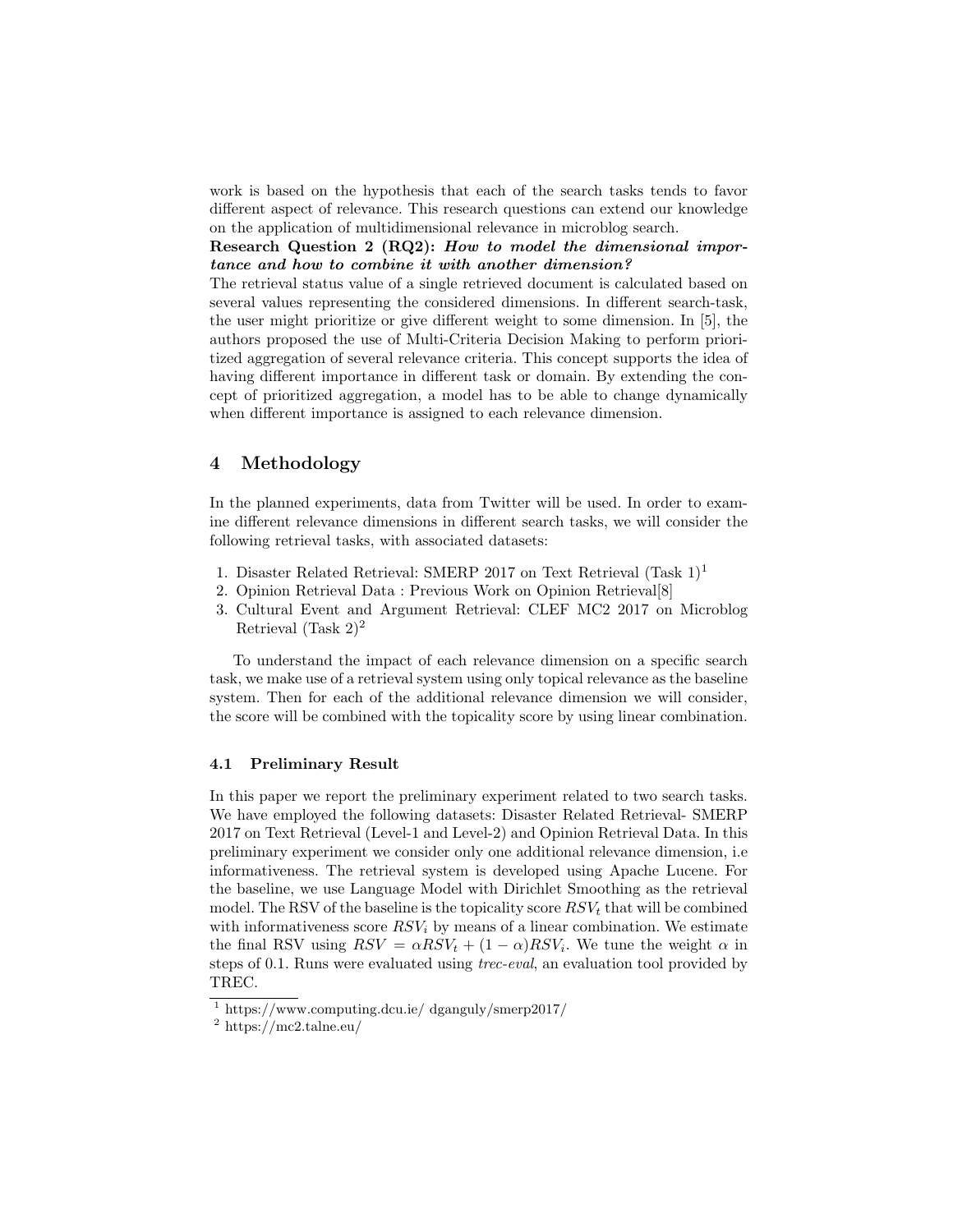

Fig. 1. Preliminary result from the experiment in different dataset. (i) Disaster-related data level-1 (ii) Disaster-related data level-2 (iii) Opinion Retrieval data

To estimate the score of Informativeness, we exploit an annotated dataset that publicly available [12]. This dataset labeled based on the information source and information type (informativeness). In this dataset, they define a tweet as informative if it helps to understand the situation. We build a model using logistic regression to predict the probability and the informativeness value of a new tweet. The features used in this study is based on the previous study [9]. We use 5-fold cross validation in the experiment and the model is able to get the precision of 73,73%, recall of 85,19%, and f-measure of 78,99%. Fig. 1 illustrates the results of our experiment using Language Model as the baseline. The xaxis represents the weight of the topicality value and y-axis shows the MAP score. We use this figure to highlight the changes in MAP score with respect to the weight. We can see in Fig.1 that adding informativeness value can improve the performance of disaster-related tweet retrieval. Both in SMERP level-1 and SMERP level-2 dataset, the combination outperforms the baseline when the weight is 0.1 and 0.2. However, combining informativeness does not improve the result of the opinion retrieval system. We can infer that informativeness has an impact on disaster-related retrieval task but not on opinion retrieval task.

# 5 Conclusion and Future Work

In this work, we focus on exploring the use of multidimensional relevance in different tasks of Microblog search. We combine topicality with another relevance dimension and evaluate the system using two different types of dataset (Disasterrelated retrieval task and opinion retrieval task) to see the impact in each search task. In future work, we plan to implement other aspects of relevance such as credibility, interestingness, and opinionatedness, and also to evaluate the system using other dataset related to other tasks in Microblog search.

# References

1. Alhadi, A.C., Gottron, T., Kunegis, J., Naveed, N.: Livetweet: Microblog retrieval based on interestingness and an adaptation of the vector space model. In: TREC